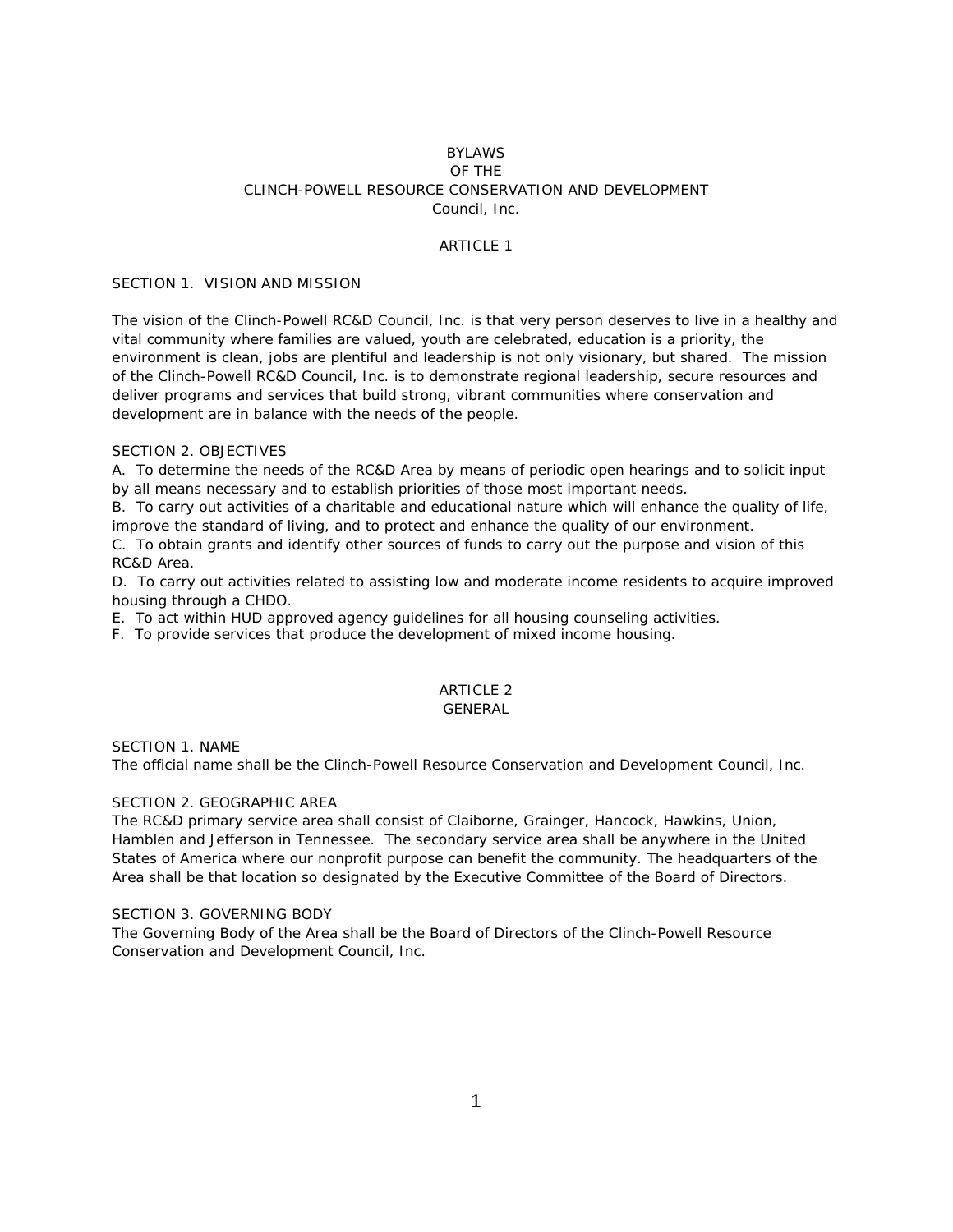# ARTICLE 3 AUTHORITY

The Clinch-Powell Resource Conservation and Development Council, Inc., shall be chartered under the Tennessee Nonprofit Corporation Act, Tennessee Code Annotated,, Section 48-51-101, et seq., including but not limited to the general powers authorized under Tennessee Code Annotated, Section 48-53-102.

#### **ARTICLE 4**

# CORPORATE STRUCTURE

# SECTION 1. PURPOSE

This organization is organized exclusively for charitable and educational purposes within the meaning of section 501(c)(3) of the Internal Revenue Code of 1986.

#### SECTION 2. PERMITTED ACTIVITIES

Notwithstanding any other provision of these articles, this corporation shall not carry on any activities that are not permitted by: (a) an organization exempt from Federal income tax under section 501(c)(3) of the Internal Revenue Code of 1986 (or the corresponding provision on any future United States Internal Revenue law) or (b) any organization contributions which are deductible under section 170(c)(2) of the Internal Revenue Code of 1986 (or corresponding provision on any future United States Internal Revenue law).

# SECTION 3. DISSOLUTION

Upon dissolution of this Corporation, its assets shall be distributed (a) for one or more exempt purposes within the meaning of section 501(c)(3) of the Internal Revenue Code (or corresponding section of any further tax code), or (b) shall be distributed to the federal government, or (c) to a state or local government for a public purpose. If any assets are not so disposed of above, final distribution of remaining assets shall be by the Chancery Court of the county in which the principal office of the organization is then located, exclusively for such purposes or to such organization or organizations, as said court shall determine.

# ARTICLE 5

# FISCAL YEAR

The Fiscal Year of the Clinch-Powell RC&D Council, Inc. shall begin on the first day of October and end on the last day of September of each year.

# ARTICLE 6 BOARD OF DIRECTORS

### SECTION 1. NOMINATION AND ELECTION OF DIRECTORS

A. There shall be a maximum of 15 voting Directors. Each primary service area county should have at least one voting Director. There may be up to eight at-large directors who may be from either primary or secondary service areas.

B. County Mayors may be ex-officio non-voting Members of the Board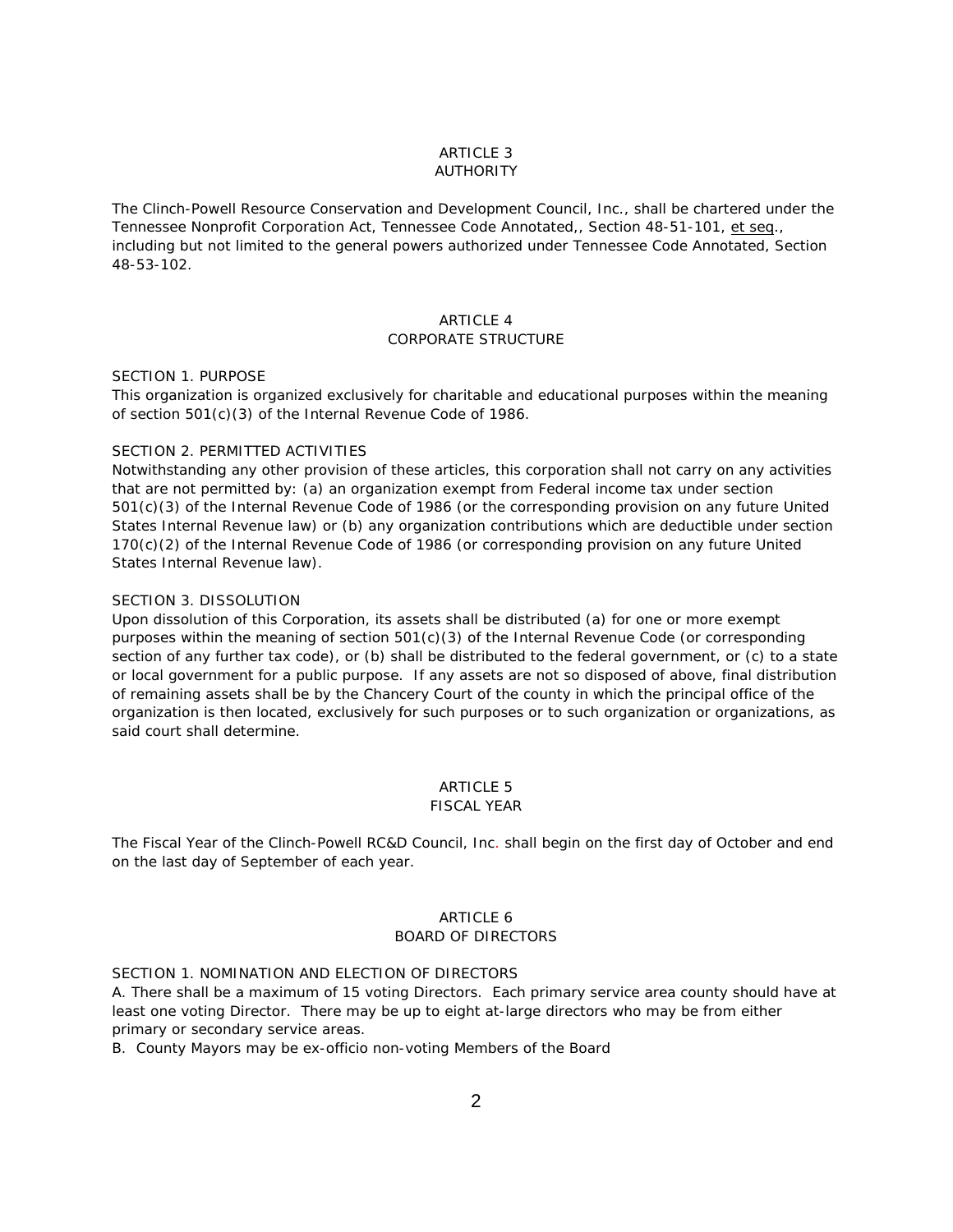C. Directors may be nominated by Board of Delirectors. Recommendations for Directors may be made by RC&D executive director and staff and the community at large.

D. Nominee names shall be submitted to the Chair of the Board for approval by the Board of Directors.

E. No less than one-third of the Board Members shall be: (a) residents of low-income neighborhoods, (b) other low income community residents or (c) elected representatives of low income neighborhood organizations. No governing body, official or agency of state or local government may appoint any Board Member. No more than one-third of the Board Members may be elected or appointed public officials.

# SECTION 2. AUTHORITY

The Board of Directors has the sole authority to (a) establish policy, (b) enter into agreements, contracts, and (c) to conduct all business of the Corporation. The Board may also delegate the authority to conduct necessary business between regular Board meetings to the Executive Committee, Officers and/or the Executive Director by motion or resolution. The Executive Committee also has additional duties and responsibilities as defined elsewhere in these Bylaws.

### SECTION 3. POWERS

A. To receive, accept, hold and invest and administer any gifts, bequests, devises, benefits of trust and property of any sort, without limitation as to amount or value, and to use, disburse or donate the income or principal thereof exclusively in connection with promoting and advancing the non-profit purposes and objectives of the Council.

B. To buy, own, sell, consign, mortgage or lease any interest in real estate and personal property and to construct, maintain and operate improvements thereon necessary or incidental to the accomplishments of the Council's purpose and objectives.

C. To borrow money and issue evidence of indebtedness in furtherance of any or all of the purposes of the Council, and to secure the same by mortgage, pledge or other lien on the Council's property.

### SECTION 4 QUORUM

A majority of the existing Members of the Board of Directors shall constitute a quorum for all business transactions of the Corporation. Should there not be a quorum of voting Board Members at any called meeting of the Board, and if there is a quorum present of the Executive Committee, then the Executive Committee shall meet in special session instead of the Board. All decisions made by the Executive Committee in special session shall be brought before the Board of Directors of the Corporation at the next Board meeting.

### SECTION 5. VOTING POWER

Each voting Member of the Board shall have one vote. Proxy voting shall not be allowed. Meeting attendance and voting by electronic means will be allowed. Ex-officio Members of the Council shall not have a vote nor does the RC&D Executive Director. Voting shall be by voice and shall not be recorded by yeas and nays unless requested by a member of the Board. When requested, a Roll Call vote may be taken. A simple majority vote is required to pass any motion unless otherwise specified in these Bylaws.

# SECTION 6. TERMS OF OFFICE

- A. Each Board Member shall serve a term of 6 years. Terms to begin and end at the annual meeting.
- B. Board Members may be elected to additional consecutive terms by majority vote of the Board.
- C. There shall be no maximum number of terms that a Board Member may serve.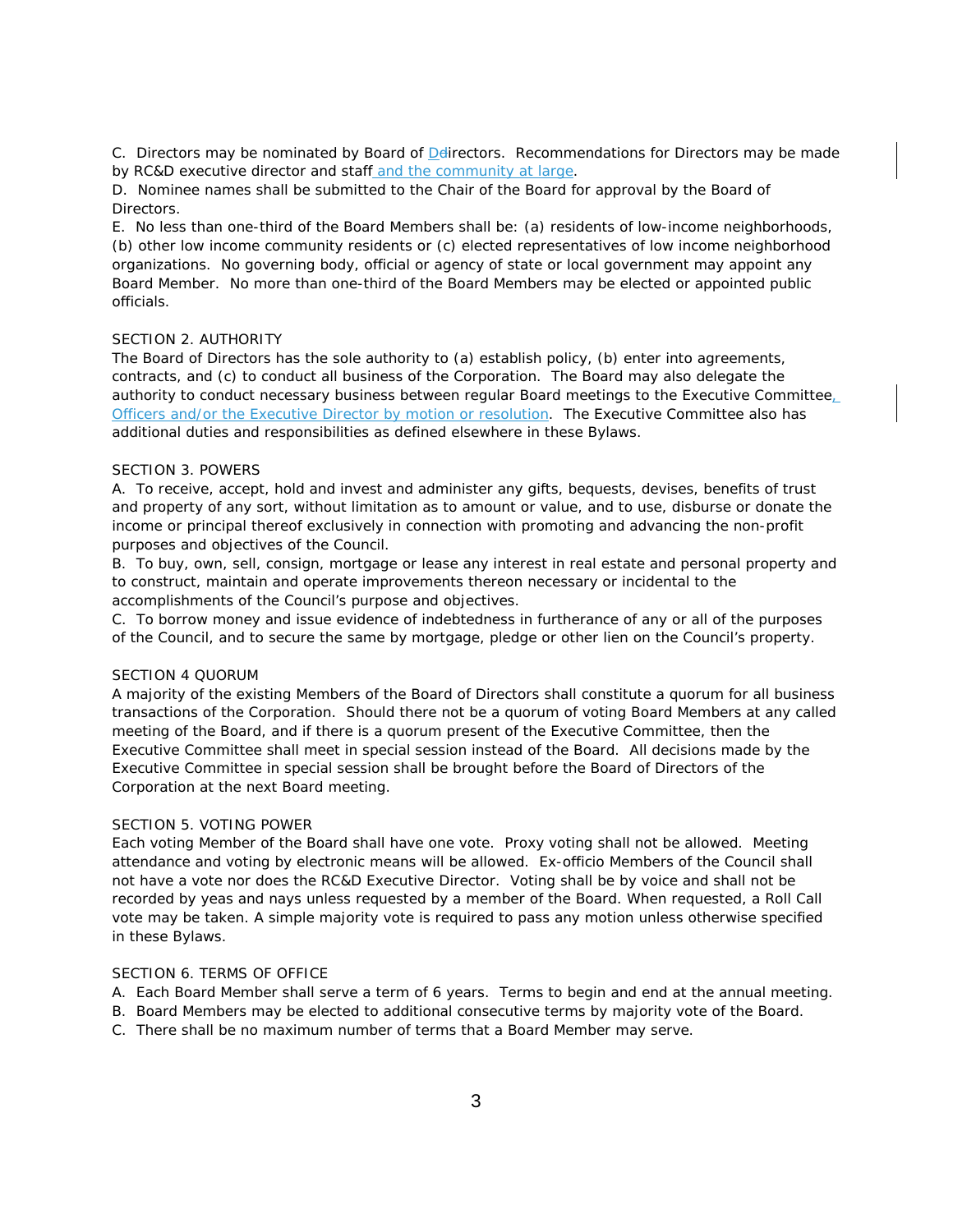# SECTION 7. COMPENSATION

Members of the Board of Directors shall not receive salaries for their services. However. members may be reimbursed for out of the pocket expenses paid by them for the benefit of the Corporation when such expenses are approved by the Board of Directors or by the Executive Committee.

#### SECTION 8. CORPORATION MEETINGS

A. The Annual Meeting of the Corporation shall be held at the first meeting of the fiscal year at such time and place as may be designated by the Executive Committee. The Executive Committee may change the date of the meeting when it is in the best interest of the Corporation to hold the meeting at another time.

B. The Board of Directors shall meet, in addition to the Annual Meeting, at least threefour other times during each fiscal year at their discretion, the time and place to be set by the Executive Committee.

# SECTION 9. SPECIAL MEETINGS OF THE BOARD OF DIRECTORS

Upon the written request signed by at least four (4) voting Directors, or when requested by the Executive Committee, or when the Chair solely deems it necessary and expedient, the Chair may call a special meeting of the Board for the purpose of transacting only those agenda items designated in the call. The call for such special meeting shall be delivered to each member and the meeting may be by electronic means or in person<del>or may be mailed to each Board member not later than five (5) days</del> before the meeting.

#### SECTION 10. ATTENDANCE AND REMOVAL FROM THE BOARD

Voting Members of the Board are expected to attend all Board Meetings. If a Board Member, without justifiable cause, should miss three consecutive Board meetings, the Chair shall notify the Board member that they are subject to removal from the Board. If the Board member is either unable or unwilling to actively participate in future Board meetings, then the Executive Committee, by majority vote, may declare the Board seat to be vacant. At such time that the seat has been declared vacant, the Chair shall request nominees.

#### SECTION 11. CONFLICT OF INTEREST AND ETHICS VIOLATIONS

Voting Directors are expected to conduct themselves at the highest level of ethics and loyalty to the corporation. The duty of loyalty requires corporate directors to exercise their powers in the best interests of the corporation and not in the interest of another person, organization or in the director's own interest. Any member of the Board who has a conflict of interest in any project or proposed project being carried out by the RC&D shall fully disclose the nature of the conflict with the board and shall not vote on such matters. Anyone in violation of a conflict of interest is subject to removal from the Board.

#### **ARTICLE 7 OFFICERS**

The Officers of the Corporation shall be that of Chair, Vice-Chair and Secretary/Treasurer. The officers shall be elected at the annual meeting of the Corporation from among the current members of the Board. These Officers so elected shall serve terms of one (1) year and can be re-elected to successive terms. These three (3) Officers shall also serve as members of the Executive Committee to be defined in Article 9.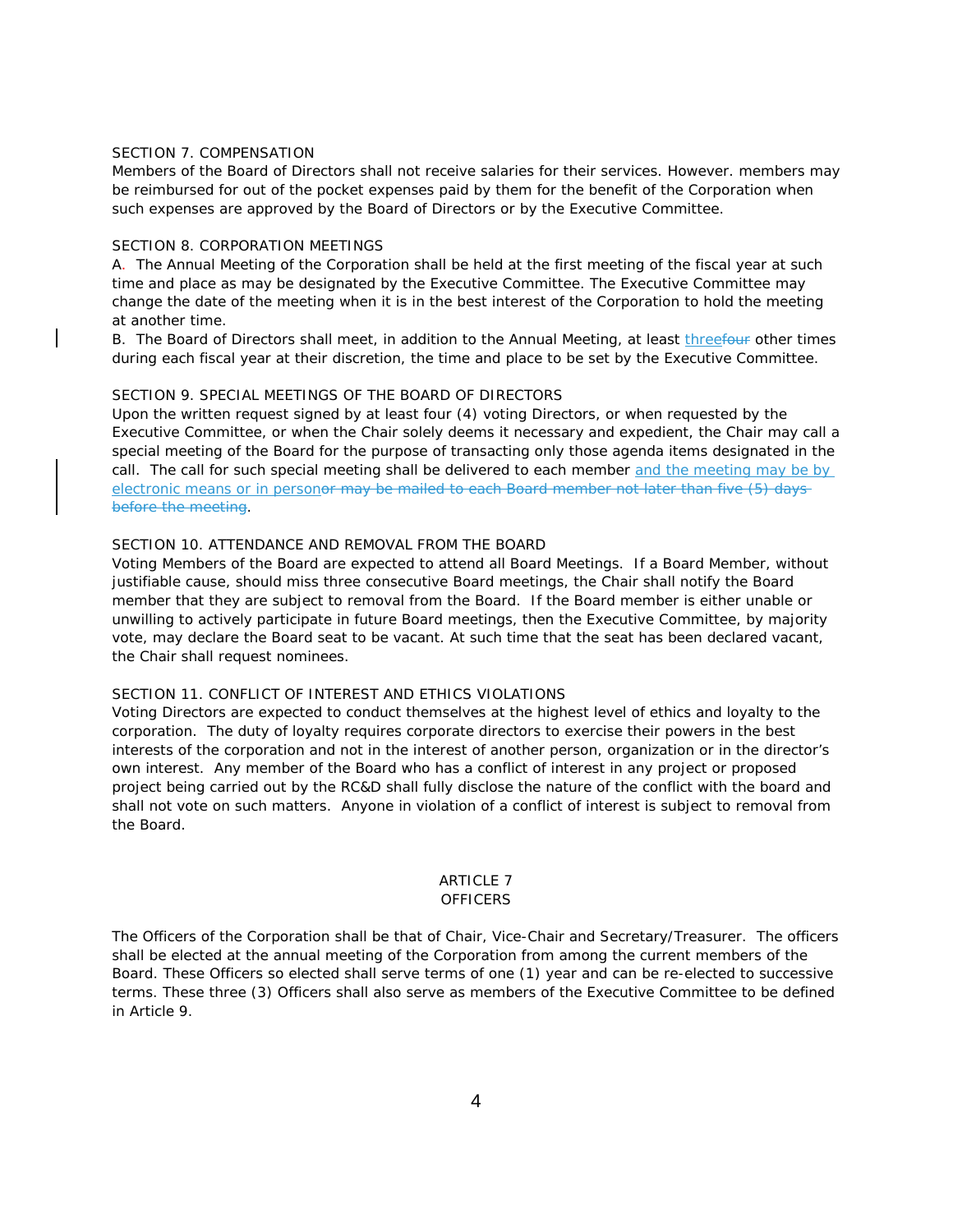# SECTION 1. RESPONSIBILITIES AND DUTIES OF THE CHAIR

The Chair shall preside at all meetings of the Board of Directors and all meetings of the Executive Committee and have other special duties as further prescribed in these Bylaws. At each meeting, the Chair shall submit such recommendations and information as may be considered proper to the Board concerning the business affairs and policies of the Corporation.

The Chair shall have general executive supervision of all the business of the Corporation and shall perform such other duties as may be necessary to carry out the business of the Corporation.

Except as otherwise authorized by resolution or motion of the Corporation Board of Directors, the Chair shall sign all contracts, reports and instruments for the Corporation.

The Chair may call special meetings of the Board of Directors or the Executive Committee when necessary.

#### SECTION 2. RESPONSIBILITIES AND DUTIES OF THE VICE-CHAIR

The Vice-Chair shall, assume the duties of the Chair, in the absence of the Chair, or when the Chair is unable to act,- The Vice-chair shall also preside at all meetings of Standing Committees and may be assigned additional duties by the Chair.

#### SECTION 3. SECRETARY/TREASURER

The Secretary/Treasurer shall be responsible to: (a) keep accurate minutes of all meetings and a record of all business transacted by the Corporation Board of Directors and the Executive Committee, (b) keep and file all official records of the Corporation, and (c) perform such other duties in regard to records as the Board of Directors or the Chair may direct.

The Secretary/Treasurer shall be responsible to keep accurate financial records and books of accounts of the Council. Funds of the Council shall be deposited in such bank or banks as the Executive Committee may designate, provided that the funds will be deposited in accounts that are insured by the FDIC or other Federal depositories. Checks or other orders for the payment of money from the funds of the Corporation shall be signed by a designated officer or director.

The Secretary/Treasurer shall make an annual report on the financial condition of the Corporation as well as a report of the operations for the year, and any other financial reports when requested by the Chair or by resolution of the Board of Directors. The records will be reviewed annually by the Audit Committee.

#### ARTICLE 8 EXECUTIVE COMMITTEE

### SECTION 1. AUTHORITY

The Executive Committee is a Committee of the Board and is empowered by the Board of Directors with certain duties and responsibilities as defined in these Bylaws.

# SECTION 2. MEMBERSHIP

The Executive Committee shall consist of the three (3) officers defined in Article 8 of these Bylaws, and a minimum of two additional Directors. A member County may have only two (2) representatives serving on the Executive Committee at any one time.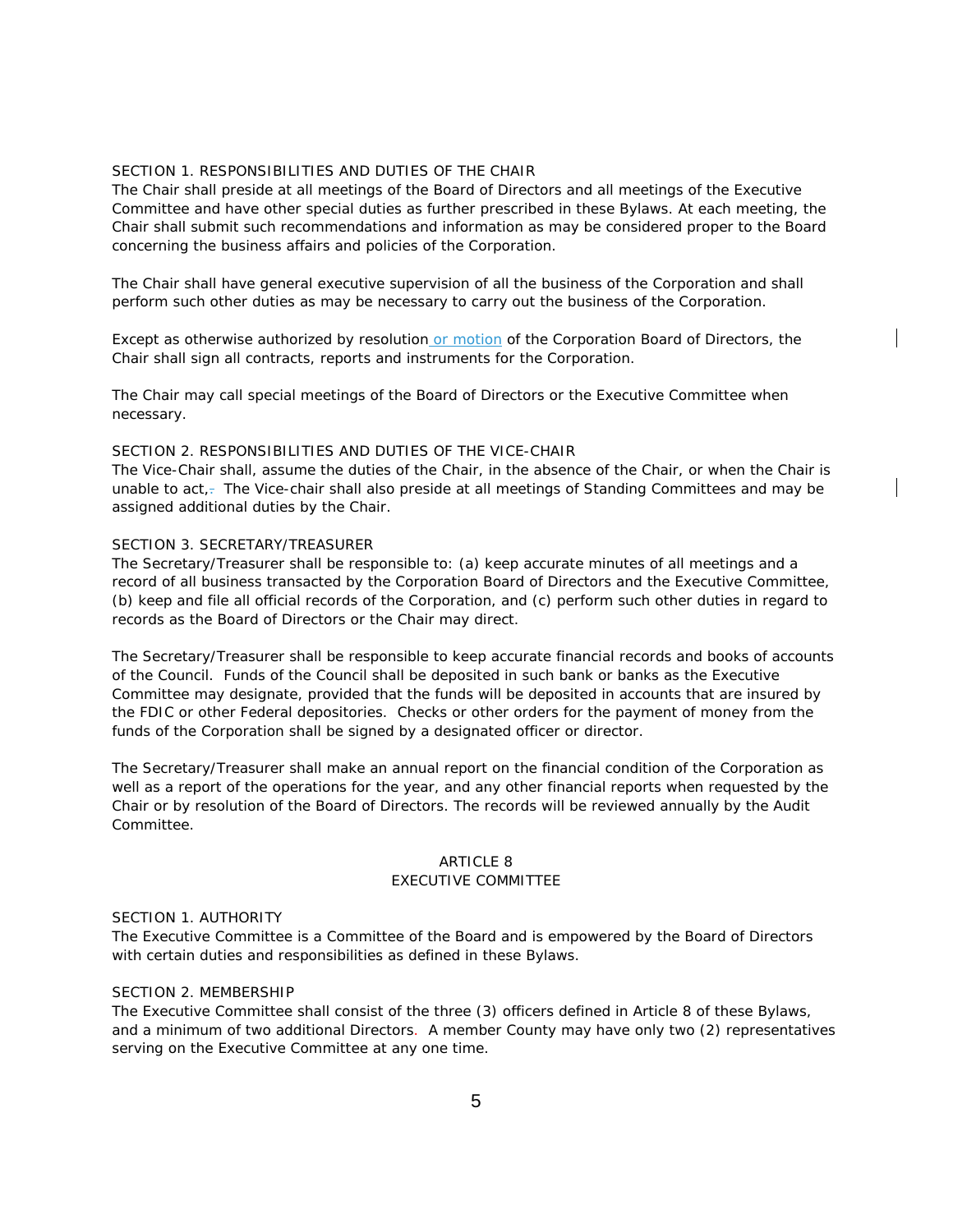#### SECTION 3. METHOD OF SELECTING COUNTY DIRECTOR MEMBERS

The Directors from each county, as necessary, may recommend aone Board Member from their county for consideration to as their Director representative on the Executive Committee prior to the Annual-Meeting of the Corporation. Those members will then be Director representatives so selected maythen be voted on confirmed by the Board of Directors at the annual meeting.

#### SECTION 4. TERM OF OFFICE

The Executive Committee Members shall serve a term of one (1) year, however, they may be reappointed to successive terms.

# SECTION 5. EXECUTIVE COMMITTEE MEETINGS

The Executive Committee shall meet as needed at such place and time within the region as it may designate. The Chair may, when deemed necessary, or when requested by three (3) members of the Executive Committee call a meeting in order to carry on the business of the Corporation.

# SECTION 6. EXECUTIVE COMMITTEE QUORUM

A majority of the executive committee shall constitute a quorum for the purpose of conducting business. In the event of death, resignation, or removal, a Quorum will be an absolute majority of the remaining members.

# SECTION 7. EXECUTIVE COMMITTEE VOTING

Each member of the Executive Committee shall have one vote. Voting shall be by voice and shall not be recorded by yeas and nays unless requested by a member. When requested, a Roll Call vote may be taken. When a Quorum is present a simple majority of those present may transact business.

# **ARTICLE 9**

# STANDING AND AD-HOC COMMITTEES

#### SECTION 1. STANDING COMMITTEES

The Corporation shall have standing committees as needed. Each Committee shall have a minimum of three members who will be appointed by the Chair and confirmed by the Executive Committee or by the Board. The Vice-chair shall preside at all standing Committees. The Chair of the Board will be an ex-officio member of all standing Committees. If members of standing committees have not been appointed then the Executive Committee will serve in that capacity.

Standing Committees shall be: (1) Personnel, (2) Nominations, (3) Policies and Procedures, (4) Bylaws.

### SECTION 2. SPECIAL COMMITTEES

The Chair shall appoint special ad-hoc committees as may be needed to advance the interests of the Corporation and to carry on its work.

### SECTION 3. COMMITTEE REPORTS

Committees shall submit their findings and recommendations-in writing to the Executive Committee or to the Board of Directors, which ever is appropriate. No committee shall take any action under the name of the Clinch-Powell RC&D Council, Inc. that has NOT been authorized or approved by the Board of Directors or by the Executive Committee.